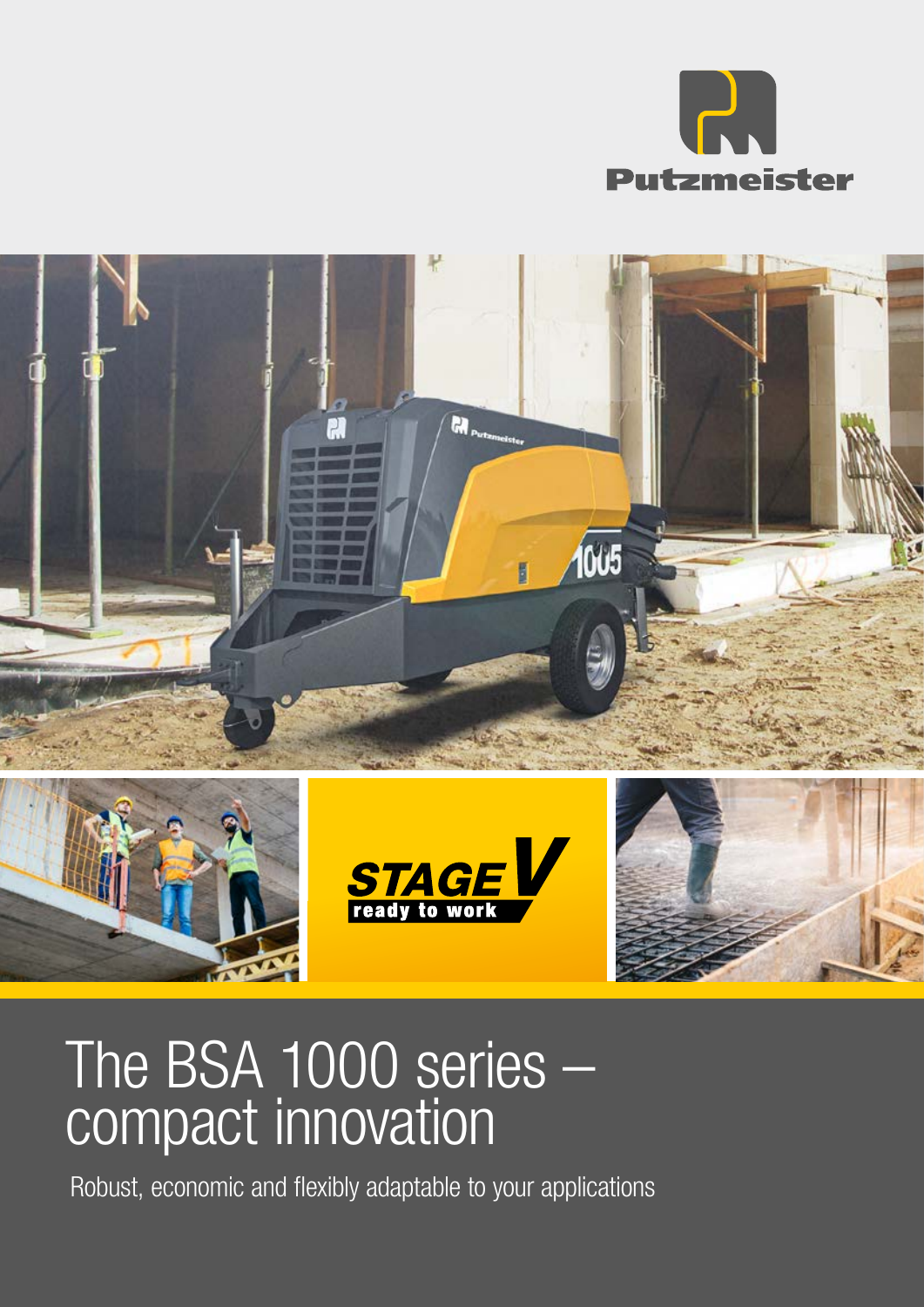# The BSA 1000 series – Concrete professional for urban and rural areas

Putzmeister



# Details that make all the difference

Why choose a stationary concrete pump from Putzmeister?

We have equipped our BSA 1000 series with many sophisticated new features. Aside

from being able to work in inner-city areas in a way that is fully compliant with standards, you will also enjoy the intuitive operation, innovative design, economy and many solutions for easy service and maintenance.

Because the individual components such as the drive motor, piston pump with OPS hydraulics, S transfer tube and the Ergonic® 3 PS computer-aided control system work in perfect harmony to ensure the highest possible pump output and maximum smoothness.



- Control area for all functions on the right side
- Intuitive operation
- Colour display with clear layout
- Clean work thanks to folding splash guard on the hopper
- Overview over fuel and hydraulic fluid level, pump and drive motor status
- Time savings thanks to reduced daily maintenance

- Improved access to machine components
- components overall
- Central maintenance points
- 
- 

# Benefits at a glance

- Compliant with Stage V (EU directives)
- Economic and ecological benefits, for example thanks to largely maintenance-free components, standard components, reduced consumption of resources, minimum emissions
- Durable thanks to robust chassis
- MEM memory function: Speed of rotation and performance values saved permanently
- Cable remote control included
- 
- Large service space for change of delivery piston

# ■ Many globally standardised parts for the entire 1000 series and fewer

- Easy approval, since all machines are CE-certified
- Stage V emissions
- High level of versatility with options and components
- Maximum availability and durability
- Reduced costs thanks to lower fuel consumption and wear
- Time savings, for example thanks to less maintenance and service

# ELECTRIC OR DIESEL LONG-STROKE PISTON PUMPS MEM MEMORY FUNCTION REMOTE CONTROL S TRANSFER TUBE PUTZMEISTER PERFORMANCE

## For machine operators For service personnel For owners

## At home wherever space is tight

The compact multi-purpose concrete pump, equipped with a Deutz diesel engine with emissions Stage V or an electric motor, is suitable for flexible use on smaller construction sites and for wet concrete spraying – wherever space is in short supply.





- 
- 
- 
- Side cover easy to remove for revisions
	-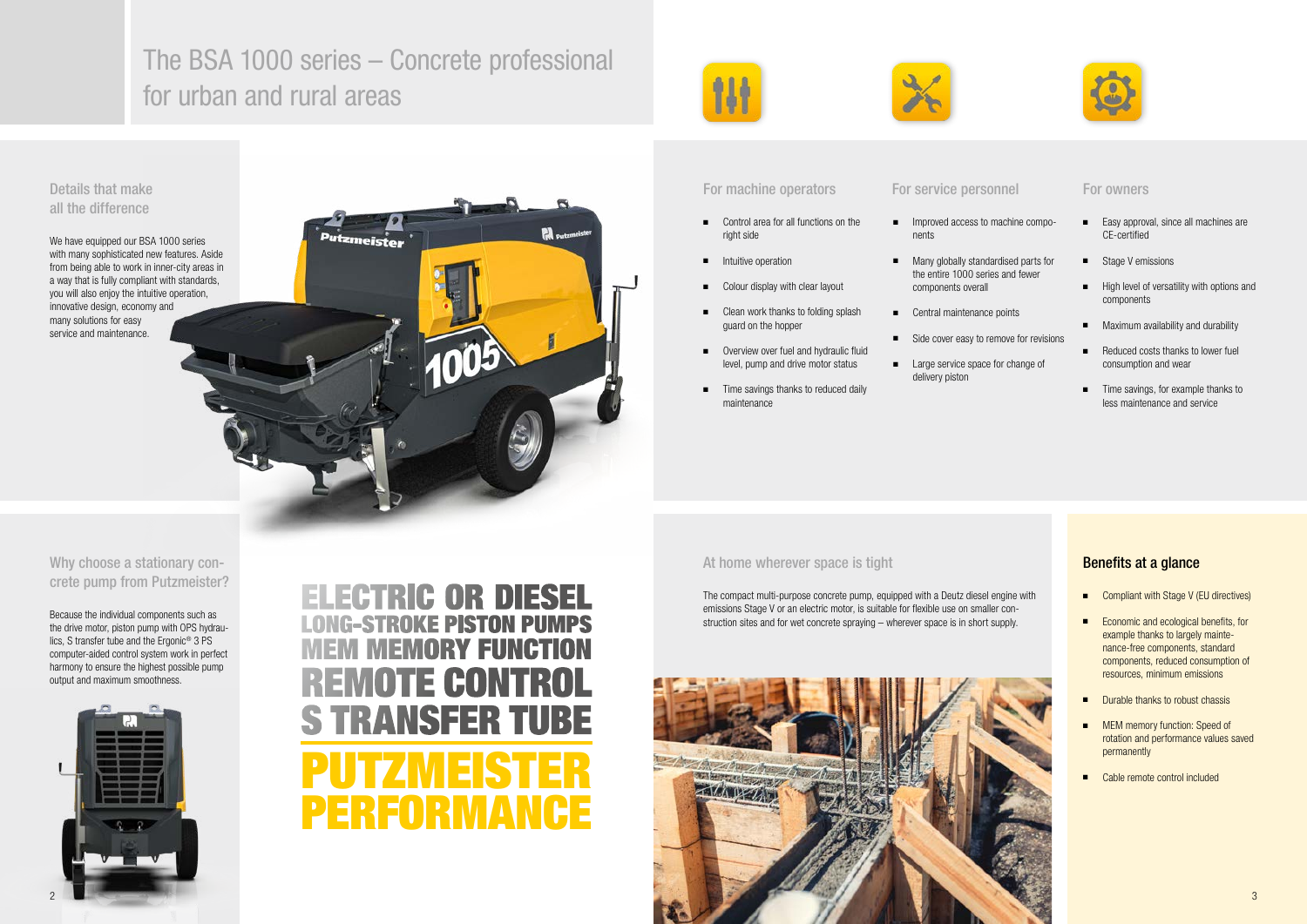



# All-rounder – small dimensions, great possibilities



Stage V diesel engine – quality "made in Germany"

|  |  |  | Cable and radio remote control -   |
|--|--|--|------------------------------------|
|  |  |  | robust and offering many functions |

- Operating panel with most important functions incl. MEM function
- Radio remote control with reach of up to 250 m, with i-Log
- Radio remote control is detected automatically

The hood – extremely robust and user-friendly

# Frame – reinforced for extreme conditions

Hydraulic system – lower consumption thanks to intelligent components

- Intercooled Deutz TCD 2.2 L3/55 kW higher efficiency, compact three-cylinder design
- DVERT<sup>®</sup> particulate filter system (DPF)
- Low maintenance costs and maximum availability thanks to few oil change intervals and maintenance-free valve train
- Optimum engine power with minimum consumption values and emission ratings thanks to common-rail injection system



- Durable thanks to extremely robust material
- Internal steel frame
- Minimum width with flaps open, wing doors as weather protection incl. drain channel for rainwater and separate, fully removable flap for optimum service access
- Galvanised brackets for maximum corrosion protection
- Durable RS488 hopper with support leg for better load transfer
- Support wheel with perfect manoeuvrability, support feet with flange for easy repair and replacement
- SK125 connection on the hopper for directly fitting the standard delivery line without reducer





- Optimised hydraulic fluid volume reservoir design
- Quiet hydraulic fluid radiator motor, fewer control valves, automatic hydraulic fluid temperature control

thanks to sophisticated control system and new computer-aided

1005 D5 1006 D5 1005 E 1006 E

Drive

55 kW Deutz TCD 2.2 L3 Stage V

Tank volume  $120$  I (diesel) –  $-$ **Weight** 2900 kg 3100 kg Hydraulic fluid 46 l 46 l 46 l Delivery cylinder 180 Ø mm 180 Ø mm **Piston stroke** 1 000 mm 1 000 mm **Output up to**  $52 \text{ m}^3/\text{h}$   $64 \text{ m}^3/\text{h}$   $47 \text{ m}^3/\text{h}$   $59 \text{ m}^3/\text{h}$ 

45 kW 400V/50Hz ABB ie03

Concrete pressure

All data represents theoretical maximum values. Max. output and max. concrete pressure cannot be operated at the same time.

**up to**  $\begin{array}{ccc} \text{12.5} \\ \text{13.6} \\ \text{14.7} \end{array}$  To bar  $\begin{array}{ccc} 70 & \text{bar} \\ \text{15.7} \\ \text{16.7} \end{array}$  To bar  $\begin{array}{ccc} 55 & \text{bar} \\ \text{17.7} \\ \text{18.7} \end{array}$ 

## Technical data

"Close to your business" – not just a slogan but reality

We focus on helping you work productively and economically, but also as comfortably as possible. The simple and convenient operating elements, the hopper and the centralised lubrication system are just a few of the many features that make your work noticeably easier.

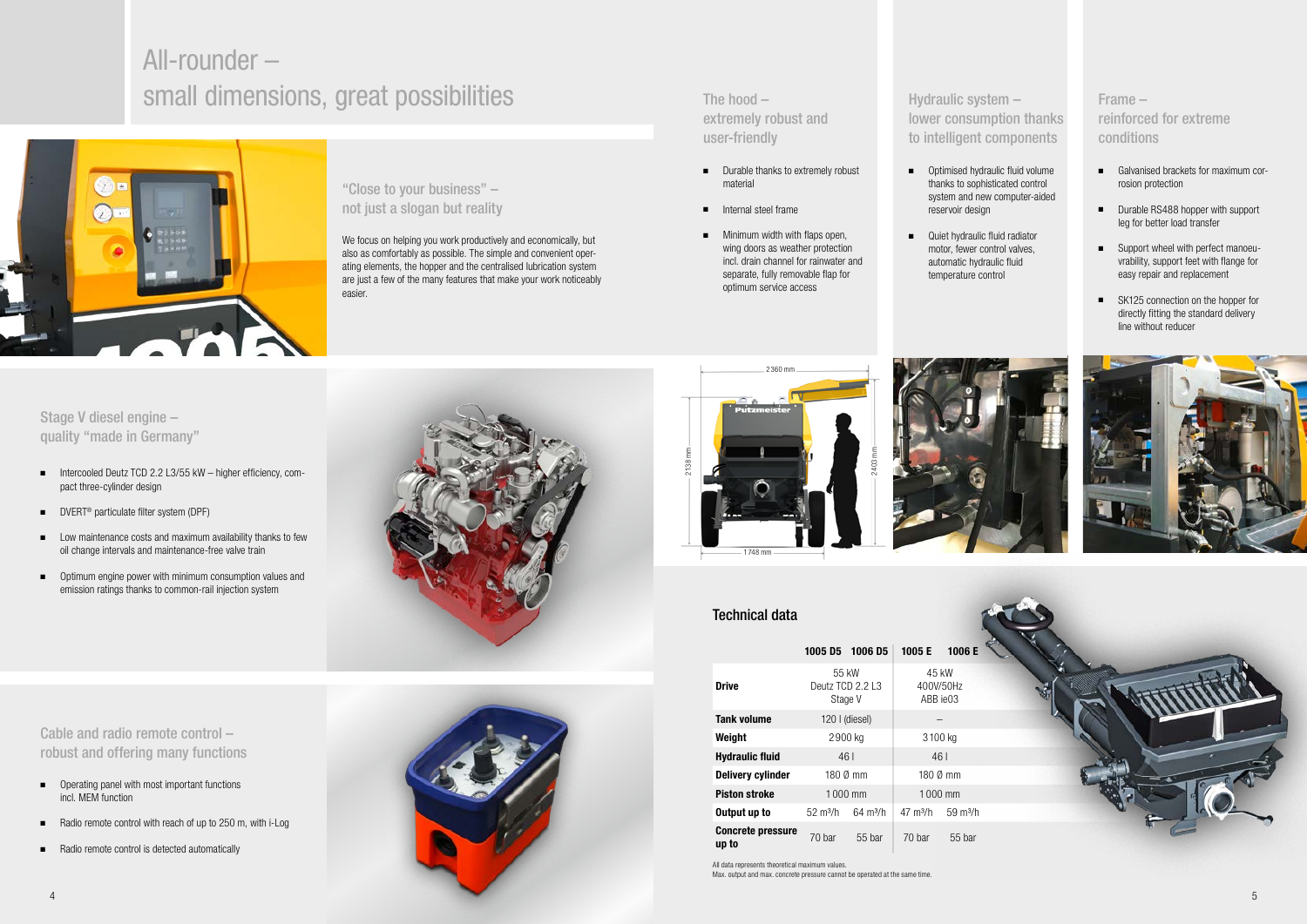# You can rely on Putzmeister – service, parts, training

## Everything that characterises good service

### Original parts for maximum availability

Needless to say, we only use Putzmeister original parts in our workshops because it is the only way we can guarantee continuous certified quality. You can rest assured that your machine will be able to meet tough site requirements at maximum power and availability.

### Premium quality and customer proximity

If your machine is experiencing problems, you have two options: Either the service team can pay you a visit or you can bring your machine to one of our service workshops. State-of-the-art equipment, software analysis tools and original parts will guarantee that your machine will be ready for use again in no time.

We offer ongoing training courses to ensure our service technicians are always fully qualified, provide a dense information network as well as state-of-the-art equipment and focus consistently on the needs of our customers.

> All Putzmeister workshops and global Putzmeister partner workshops operate in line with our high quality standards, which is especially important when conducting manufacturer inspections and acceptance tests.

Rapid assistance, target-oriented consultation and reliable provision of original Putzmeister accessories and parts – globally to more than 120 countries. At Putzmeister, this is what we understand by excellent service.

### Designed to support you in the best way possible

**Remove service:** Putzmeister Service can read out machine data remotely and provide support for troubleshooting. Increases the productive time on the construction site and reduces downtime

State-of-the-art technology provides our employees with all the relevant technical information about your machine, whenever it is required, so that we can assist you efficiently in the event of an emergency, repairs or preventive maintenance.



### Instruction during product handover – getting things right from the start

- Real-time data: Information about the entire fleet available at any time in clear layout
- Data analysis: The most important machine parameters like fuel consumption, utilisation, status, pumped volume, etc. at a glance for easy analysis
- Maintenance summary: Service tool for the entire fleet with summary of all pending maintenance with operating hours meter, prevents unexpected downtime
- Geofence: Sends warning via e-mail if the machine leaves a pre-defined corridor

Making sure that you and your machine operators become completely familiar with all the special features and new innovations.

### After-sales service after 100 hours – avoid sources of error

 $\overline{\phantom{a}}$ 00

**SERVICE 500** 

This after-sales service provides you with a status report for your concrete pump in line with the Putzmeister service plan.

#### Customer training – benefit from professional knowledge

Practical learning offers a host of benefits: Your employees will be able to master the machine and all of its special features, use it correctly, reduce operating costs and avoid operating errors.

### After-sales service after 500 hours – protecting your investment and retaining value

Our technical After Sales department is your first port of call for checking the safety and wear of your machine. You will also receive a status report after the check.





### Obligatory machine inspection – calculable costs instead of breakdown costs that spiral out of control

Visual inspection and function check of components for 100% safety. The hydraulic system with cylinders, electrical system and core pump are also inspected.

### Remote service

### Machine Cockpit (incl. all benefits of remote service)

# Our offers for economical working

## Not all services are the same

Putzmeister service centres offer these services, among others. They are all carried out by our experienced service team.

**TRAINING** 

CTION

**INSTRUCTION** 

You can choose between remote service via remote access or an expanded service and display in the Machine Cockpit

SERVIC E